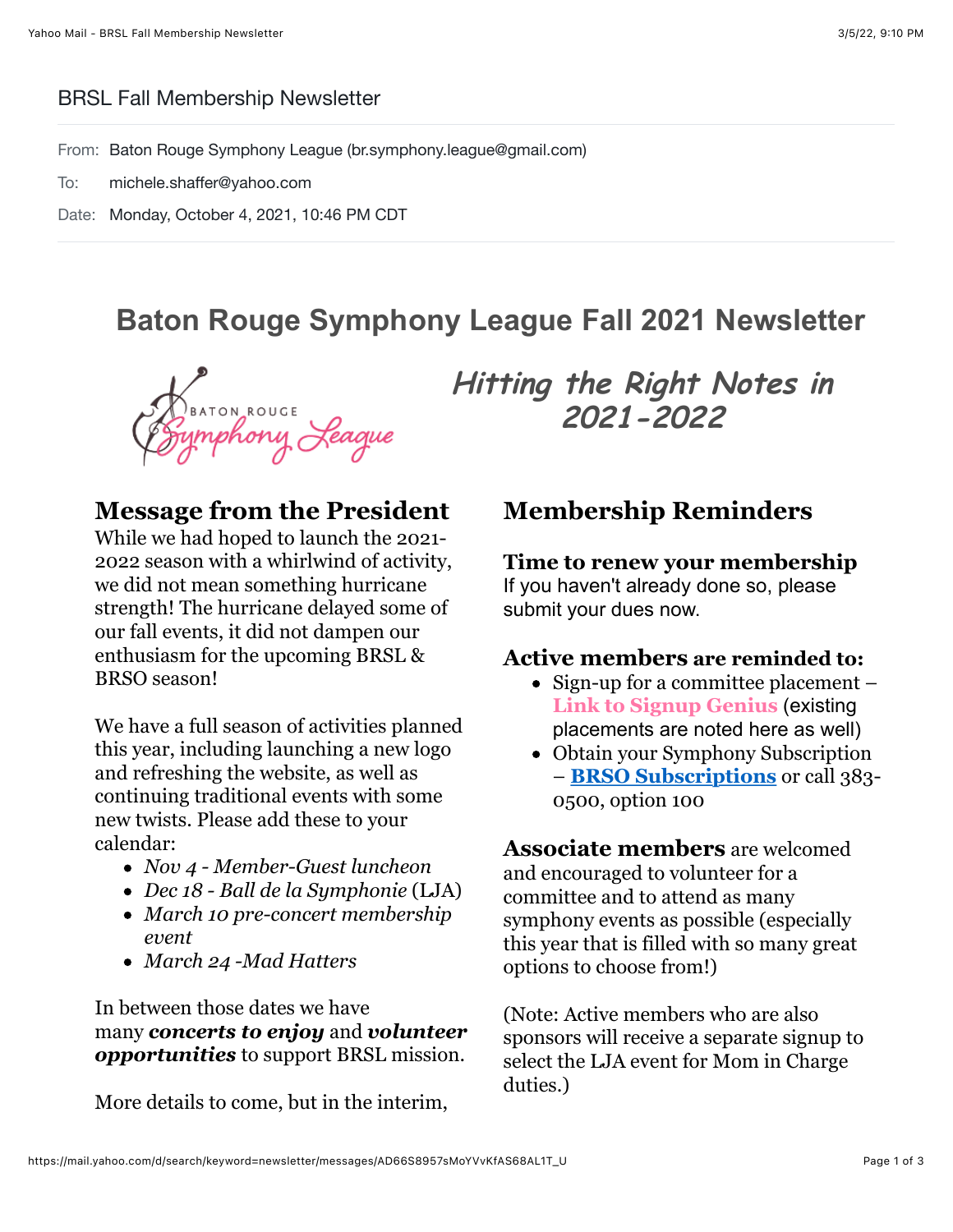please feel free to contact us by email at **[BR.Symphony.League@gmail.com](mailto:BR.Symphony.League@gmail.com)** if you have any questions, ideas, comments, etc!

On behalf of the board, we are looking forward to a great year and truly appreciate all the support you provide to BRSL!

Regards,

Michele Shaffer BRSL President 2021-2022

> **Download BRSL 2021-2022 [Member Calendar of Events](https://r20.rs6.net/tn.jsp?f=001W9gFITdykiURi327fQ7i7yeB5CH3MS7c40YhfPGAyooVjTNvEl2q2_8ijDhEX_a3ouT4RoFmIzJ3QNeqWZBkMfEq6szZ8swutTJqSHqW7iIAaiS1JZmOw2XrXJGkBosY_sLYrNZQf7Ptl4EoZCeqwyznEOeC-KRkyDZc9hrbo6M0BsS8yHnu1pO7YSpHpnM0HIasIE1KN2T91Fi6Wge0bfom1Lb8JOTUDLIsR2g97TE=&c=9GZWWU9i0WTv2yAIy-MTIVEyGwhS2f8bDfdCwKGorrU3rPdmMlGOKg==&ch=3zhVssIfh9SL1Is-h2VEMykyA3It4hFhcbICgM88bRzF2FXz3xZ_tA==) here!**

If you haven't already obtained your **BRSO subscription** - please consider adding the 75th Gala on Nov 5th. In addition, we are planning to hold our membership meeting downtown prior to the March 10th concert on the rooftop of the new Arts Council building! Mark your calendars and be sure to add that concert to your subscription too!

#### **Send us your feedback!**

What types of events would you like to see BRSL host? Send us an **[email](mailto:br.symphony.league@gmail.com)** with your thoughts & ideas!

Know someone that might be a good new member? Send their name to **[Membership](mailto:br.symphony.league@gmail.com)** and bring them to the Nov 4th luncheon!

# **Take action - Press links below**

 **[Link to BRSO Events / Get your Subscription](https://r20.rs6.net/tn.jsp?f=001W9gFITdykiURi327fQ7i7yeB5CH3MS7c40YhfPGAyooVjTNvEl2q2_8ijDhEX_a3lNPh7QuRfPtrmuvBo-t51WnRWQMvug8xjXx6XtqYH8oeI6erk53TzywkiCPjb7cIy1nE5AGnBRooEYspfVAdTNuJ8TPaQYZZ&c=9GZWWU9i0WTv2yAIy-MTIVEyGwhS2f8bDfdCwKGorrU3rPdmMlGOKg==&ch=3zhVssIfh9SL1Is-h2VEMykyA3It4hFhcbICgM88bRzF2FXz3xZ_tA==)** 

 **[Don't forget to Signup for a Committee!](https://r20.rs6.net/tn.jsp?f=001W9gFITdykiURi327fQ7i7yeB5CH3MS7c40YhfPGAyooVjTNvEl2q22d6mY_blgJVfsLLLNq0hLnAGAYFv7V9pHBkHF_6yfn_2cbyHCujMUcD16iEKP9hWRI2RGr1o1s4qH9640HWhxxq0tsRHNGral8KOCwbTurVBQM3q-AexSkIM7n064BvShU23p_oIlJT&c=9GZWWU9i0WTv2yAIy-MTIVEyGwhS2f8bDfdCwKGorrU3rPdmMlGOKg==&ch=3zhVssIfh9SL1Is-h2VEMykyA3It4hFhcbICgM88bRzF2FXz3xZ_tA==)** 

**[Link to Online Membership Renewal & Dues Payment](https://r20.rs6.net/tn.jsp?f=001W9gFITdykiURi327fQ7i7yeB5CH3MS7c40YhfPGAyooVjTNvEl2q2_8ijDhEX_a35fV36mYVmcy_1UZovPGOLX3BLtpq9b5PkH4OG3Bo9FKyRjbb07wAZScio8Xbn5oP7AHNyZ70txWIAsKxFm0x77d3mLYT6RYf-vWQAl8PinZfaZFgTMez4CH7jUwmt9vpMYemWExz944=&c=9GZWWU9i0WTv2yAIy-MTIVEyGwhS2f8bDfdCwKGorrU3rPdmMlGOKg==&ch=3zhVssIfh9SL1Is-h2VEMykyA3It4hFhcbICgM88bRzF2FXz3xZ_tA==)** 

 **[Membership Application to Print and Mail](https://r20.rs6.net/tn.jsp?f=001W9gFITdykiURi327fQ7i7yeB5CH3MS7c40YhfPGAyooVjTNvEl2q2_8ijDhEX_a3A7Fgsr6bQQGW30dBdixZA-v9ZK7K5gSHnSdWZkpljSm_yb5HQ3Izbtw62B5KxaRpJjU3WTuz7LlQMwuS9cPFRquikIvLiZoqrgmVmGXTkaUImx4ME01uUjobkyN33PdKMo_oloV-8TUDBXjEXkbiZkhUiWEAOtbJ3N9SYumfUZs=&c=9GZWWU9i0WTv2yAIy-MTIVEyGwhS2f8bDfdCwKGorrU3rPdmMlGOKg==&ch=3zhVssIfh9SL1Is-h2VEMykyA3It4hFhcbICgM88bRzF2FXz3xZ_tA==)** 

S<sub>BATON ROUGE</sub><br>ymphony *Reague* 

**BRSL mission:** "To serve the interest of the Baton Rouge Symphony Orchestra by **fostering music appreciation** among children and adults and by **giving volunteer service** and **financial support** to the Baton Rouge Symphony Orchestra."